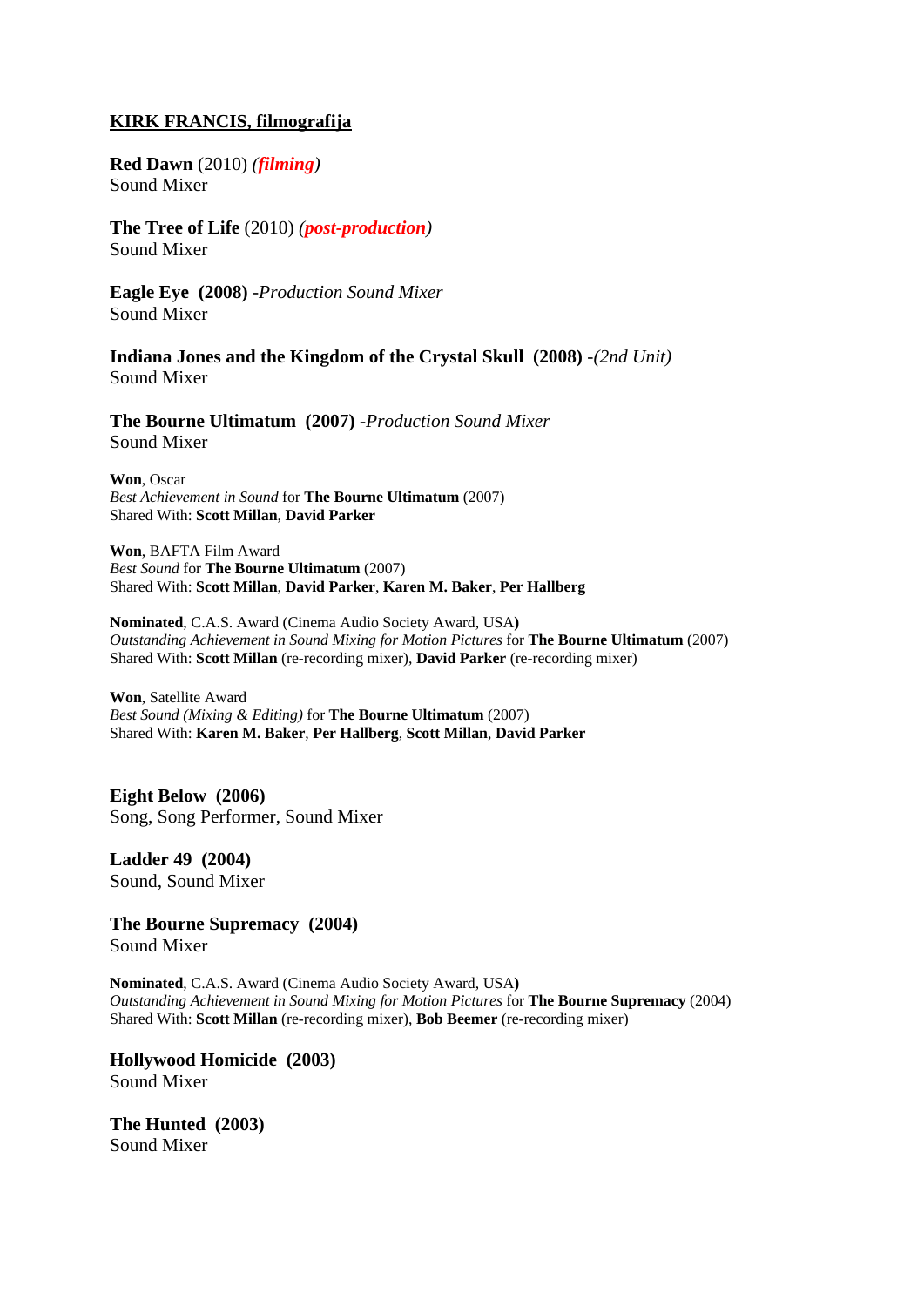**Tuck Everlasting (2002)** *-Production Sound Mixer* Sound Mixer

**Wonder Boys (2000)** *-production sound mixer* Sound Mixer

**The Postman (1997)** *-production mixer* Sound

**L.A. Confidential (1997)** *-production sound mixer* Sound Mixer

**Nominated**, Oscar *Best Sound* for **L.A. Confidential** (1997) Shared With: **Andy Nelson**, **Anna Behlmer**

**Won**, BAFTA Film Award *Best Sound* for **L.A. Confidential** (1997) Shared With: **Terry Rodman**, **Roland N. Thai**, **Andy Nelson**, **Anna Behlmer**, **John Leveque**

**Nominated**, C.A.S. Award(Cinema Audio Society Award, USA) *Outstanding Achievement in Sound Mixing for a Feature Film* for **L.A. Confidential** (1997) Shared With: **Andy Nelson** (re-recording mixer), **Anna Behlmer** (re-recording mixer)

**Tin Cup (1996)** Sound Mixer

**Mr. Holland's Opus (1996)** *-production sound* Sound

**Jade (1995)** Sound Mixer

**Cobb (1994)** Sound Mixer

**The River Wild (1994)** Sound Mixer

**Blue Chips (1994)** Sound Mixer

**Robocop 3 (1993)** Sound Mixer

**Sleepless in Seattle (1993)** *-production sound mixer* Sound Mixer

**White Men Can't Jump (1992)** Sound Mixer

**Texasville (1991)**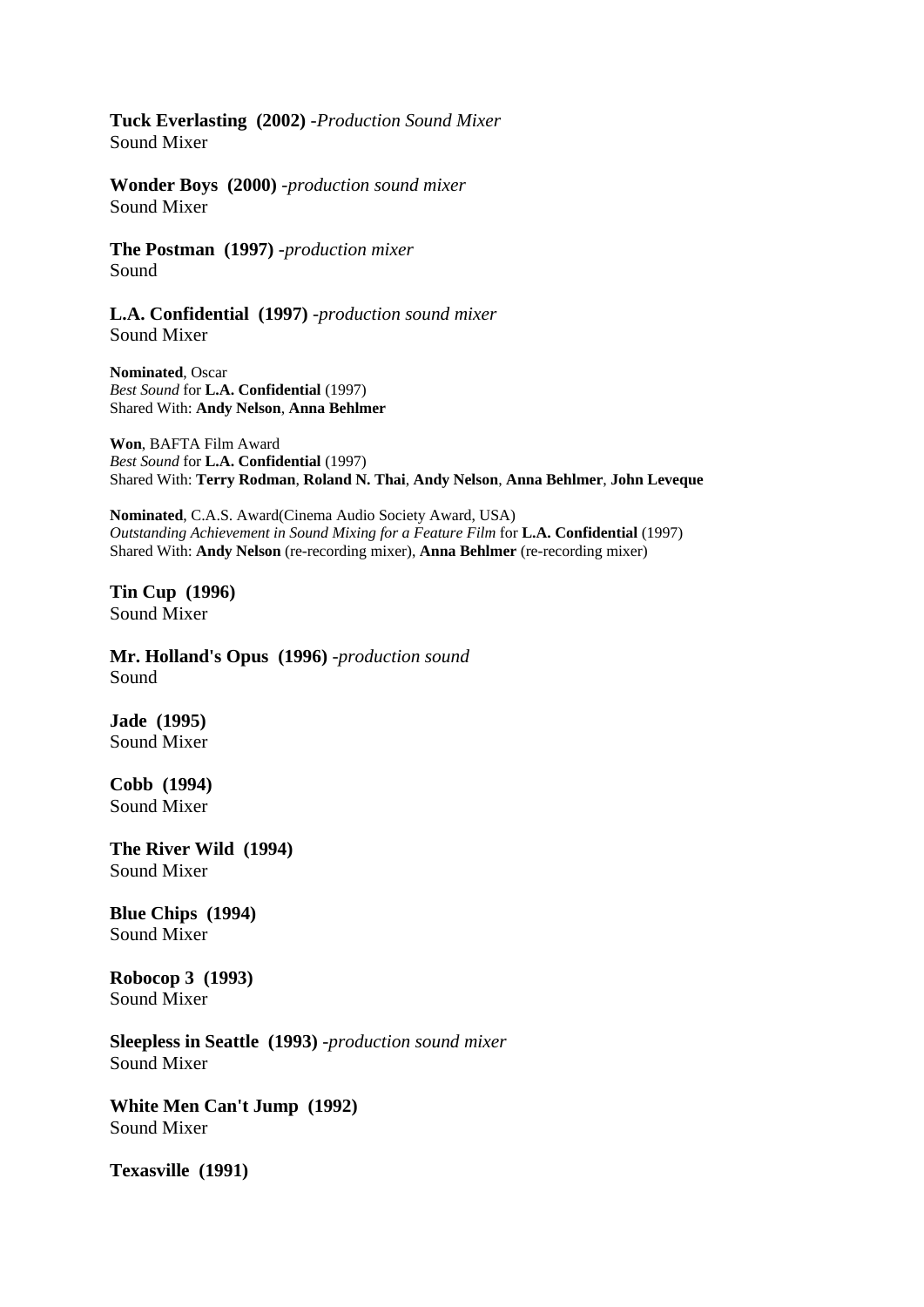Sound Mixer

**The Last of the Finest (1990)** Sound Mixer

**Blaze (1989)** Sound Mixer

**Big Top Pee-Wee (1988)** *-sound recording mixer* Sound

**Bull Durham (1988)** Sound Mixer

**For Keeps (1988)** *-sound recording mixer* Sound

**Million Dollar Mystery (1987)** Sound Mixer

**White Water Summer (1987)** Sound

**Miracles (1986)** *-sound recording* Sound

**Just Between Friends (1986)** *-sound recording mixer* Sound

**The Best of Times (1986)** *-Production Sound* Sound

**UFOria (1986)** Sound **Baby: The Secret of the Lost Legend (1985)** *-sound recording* Sound

**Dreamscape (1984)** *-sound recording mixer* Sound

**Grandview, U.S.A. (1984)** Sound Mixer

**Losin' It (1983)** *-sound recording* Sound

**Under Fire (1983)** *-sound recording mixer* Sound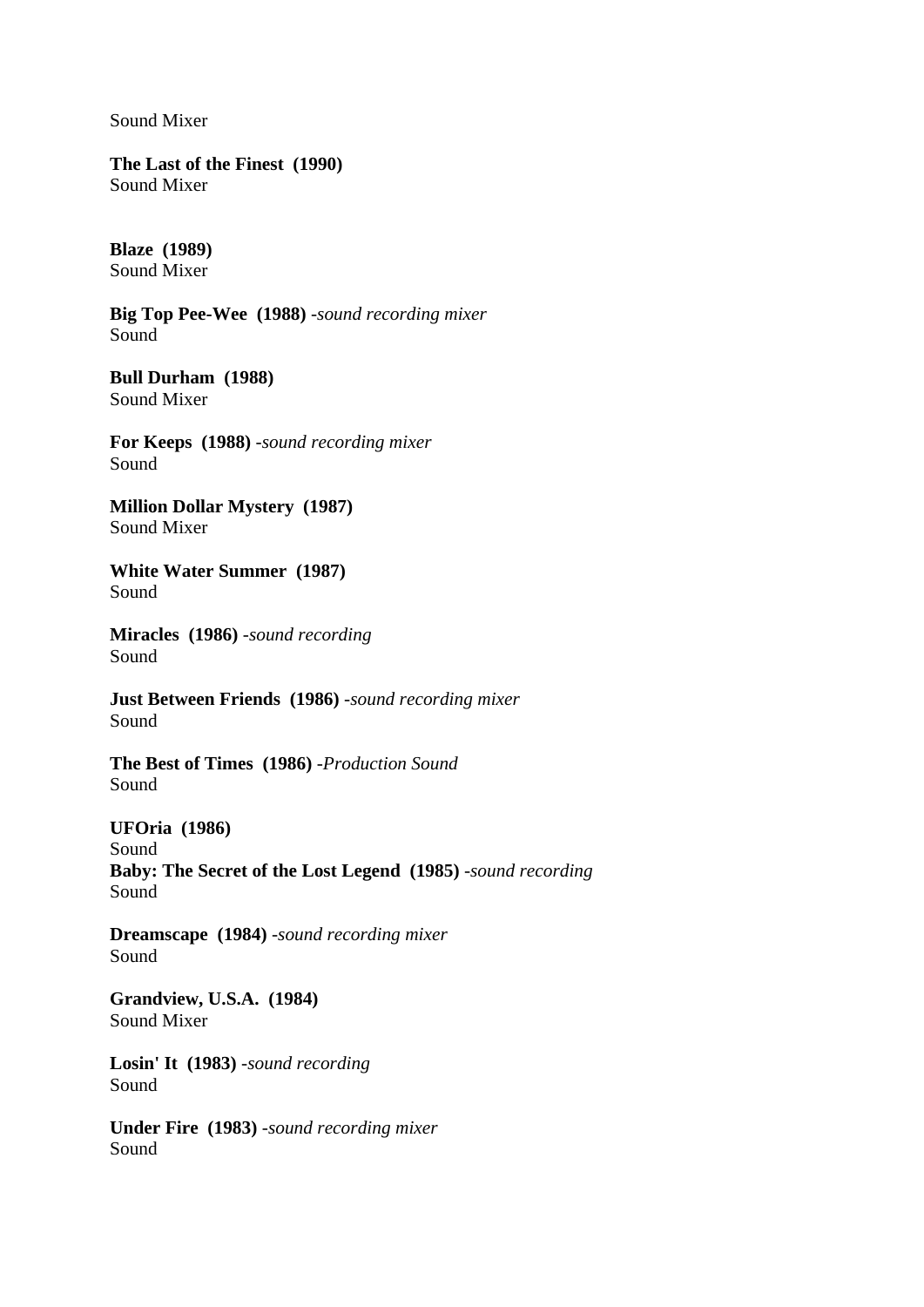**Foxes (1980)** Sound Mixer

**Brothers (1977)** Sound

**I Dismember Mama (1972)** Sound

**Further Adventures of the Wilderness Family - Part 2** *-sound recording* Sound

**Flicks** Sound

**Black Starlet** Sound Mixer

**Psychopath** *-sound recording* Sound

# **Nagrade i nominacije**

# **The Bourne Ultimatum (2007)** *-Production Sound Mixer*

**Won**, Oscar *Best Achievement in Sound* for **The Bourne Ultimatum** (2007) Shared With: **Scott Millan**, **David Parker**

**Won**, BAFTA Film Award *Best Sound* for **The Bourne Ultimatum** (2007) Shared With: **Scott Millan**, **David Parker**, **Karen M. Baker**, **Per Hallberg**

**Nominated**, C.A.S. Award (Cinema Audio Society Award, USA**)**  *Outstanding Achievement in Sound Mixing for Motion Pictures* for **The Bourne Ultimatum** (2007) Shared With: **Scott Millan** (re-recording mixer), **David Parker** (re-recording mixer)

**Won**, Satellite Award *Best Sound (Mixing & Editing)* for **The Bourne Ultimatum** (2007) Shared With: **Karen M. Baker**, **Per Hallberg**, **Scott Millan**, **David Parker**

### **The Bourne Supremacy (2004)** Sound Mixer

**Nominated**, C.A.S. Award (Cinema Audio Society Award, USA**)**  *Outstanding Achievement in Sound Mixing for Motion Pictures* for **The Bourne Supremacy** (2004) Shared With: **Scott Millan** (re-recording mixer), **Bob Beemer** (re-recording mixer)

### **L.A. Confidential (1997)** *-production sound mixer*

**Nominated**, Oscar *Best Sound* for **L.A. Confidential** (1997) Shared With: **Andy Nelson**, **Anna Behlmer**

**Won**, BAFTA Film Award